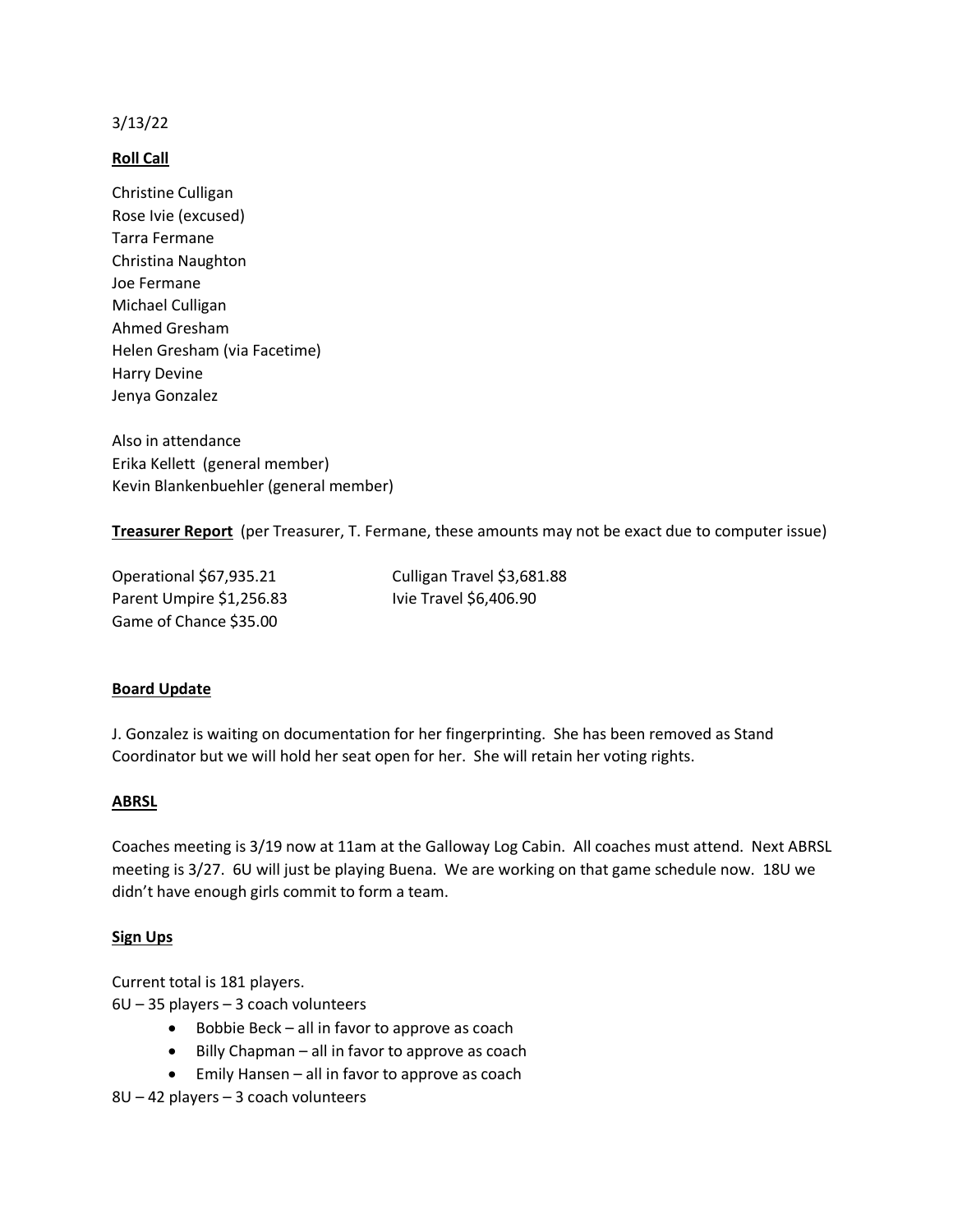- Michael Passante all in favor to approve as coach
- Shane Ireland all in favor to approve as coach
- Megan Wilde all in favor to approve as coach

10U – 49 players – 4 coach volunteers

- Christina Naughton all in favor to approve as coach
- Kristi Rago all in favor to approve as coach
- Mike Tosh all in favor to approve as coach
- Tony Haring all in favor to approve as coach
- 12U 30 players 2 coach volunteers
	- Erika Kellett all in favor to approve as coach
	- Michael Culligan all in favor to approve as coach
- 16U 26 players 2 coach volunteers
	- Joe Fermane all in favor to approve as coach
	- Joe Vitiello all in favor to approve as coach

## **Umpire Training**

Umpire Training was postponed to next Sunday. Pitcher/catcher training will start at 11am on Field 2 Scrimmage will 12pm Culligan 12U v. Naughton 10U Looking for more teams to volunteer for 3/20 and 4/3 for scrimmages

## **Season Starts 4/11**

Coaches meeting was held today. We will be sending out BMOD snack stand schedule once game schedule comes out. If anyone has any days they cant be available let C. Culligan know so schedule can be made. We are going to use sign up genius to schedule parents in stand. 12U Culligan is going to cover April tournament.

## **Recent/Upcoming expenses**

I-pad – still needs to be purchased

Rec Board approved us getting gates on a few field dugouts. We are just waiting to hear if they will pay for them or if we will have to.

T. Fermane is going to contact Coke to see if we can order in bulk. She is going to get them to give us a new Coke fridge.

Lights – For 4 poles to light field 2 the cost would be \$250,000. Although that is a lot it was discussed that soccer is getting a significant investment. Upgrade to Field 1 lights would be \$135,000. Lights in parking lot by fieldhouse would be \$60,000. It would include 3 poles down center of grass area and 4 poles along the perimeter.

Shed – new shed will be in soon. We have to keep the grill/oil in there. Also discussed putting the fridge in there.

New fridge and griddle were already approved.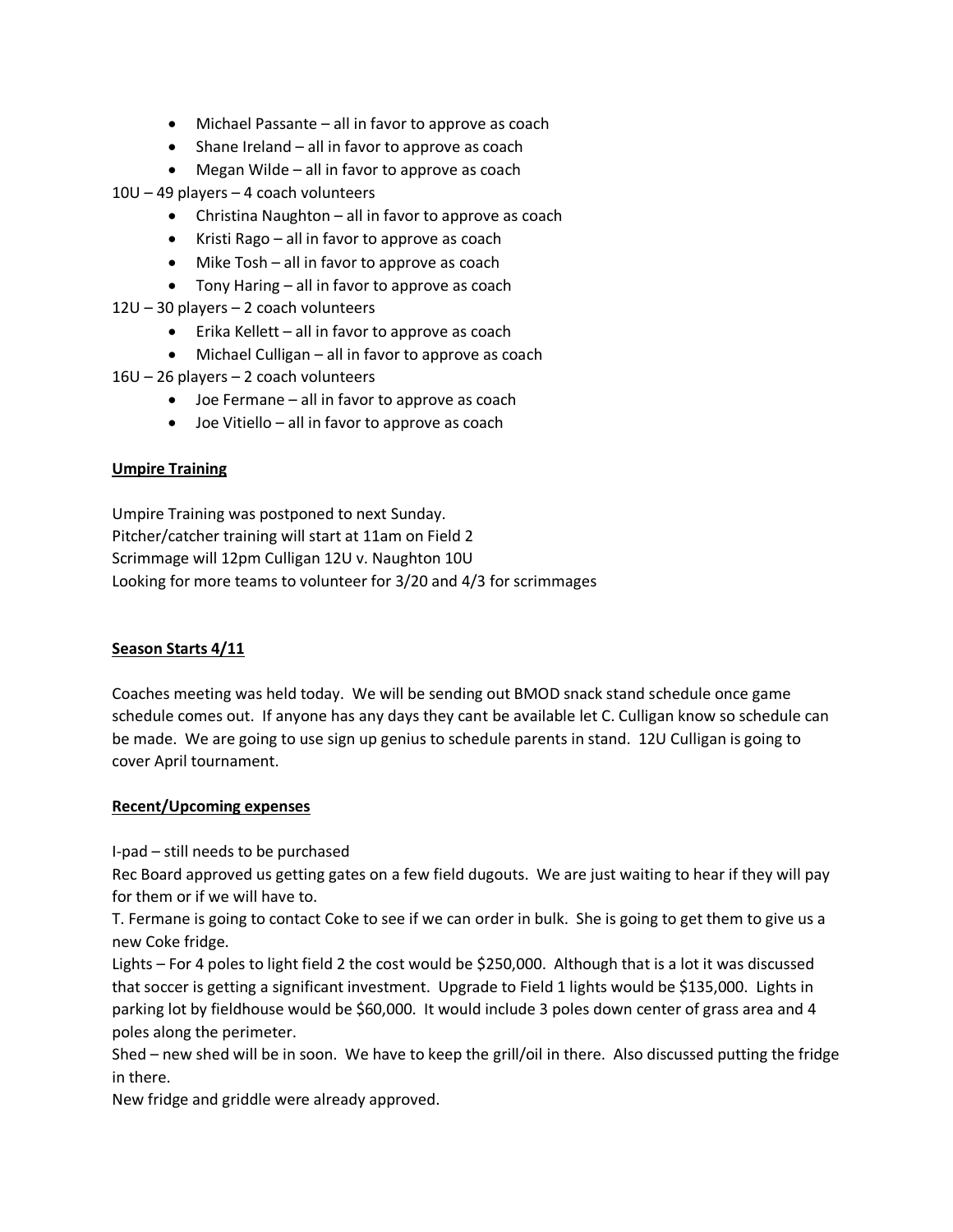Fryer – K. Blankenbuehler gave an update on the commercial fryer. Rick said he thought it was good. Do we need to get 3 vendor proposals? The proposed fryer has a 30lb capacity and cooks very quickly. We would buy filters and baskets through that company. Annual maintenance of fryer is required, that includes replacement of filter and inspection of built in fire suppression. Next step is to check with code official. Chrissy will email Rick about getting that approval.

# **PO BOX**

PO Box is now getting mail. It needs to be checked often as checks for the April tournament should be coming in. Discussed that we have a mailbox at the fields. There was a suggestion to look into having the mailbox moved closer to the fieldhouse with a lock so we do not need to pay for the PO Box. Was suggested to have mail forwarded to PO Box from this address in the meantime.

# **Travel Teams**

C. Culligan is requesting that a representative of each travel team attend the April meeting to give an update on finances, tournaments, fundraisers, etc.

M. Culligan gave an update on the 10U travel team. They have submitted a request to have a coin drop Memorial Day weekend at West Jersey and English Creek.

# **Banquet**

8/5 and 8/6 dates are reserved with Carriage House. Cost is \$39.50 per person. We are going to charge \$40 per ticket. Capacity is 310 people. We have close to 200 girls registered so we need to start ticket sales early in the season. We discussed granting hardships for parent tickets if there is a family in need. All were in favor. We discussed the option of having a cash bar. K. Blankenbuhler pointed out the Rec Board Rules prohibit any drinking by coaches at team events. (EHT Policy Manual page 10-Alcohol policy)

# **Carnival**

Use of fields permit was approved. (7/22/22). However, Rec Board stated there could not be inflatables. It was brought up that there is inflatables at National Night Out. We need to look into obtaining a Special Event permit if we want to have inflatables. Dunk Tank was ok'd.

# **Website Update**

H. Devine gave an update on the website. We may need a new host company. H. Devine gave a description of how new website will have different tabs that you can see field availability, tournaments, rosters, schedules, etc.

# **Tournaments**

April

• 10B -1